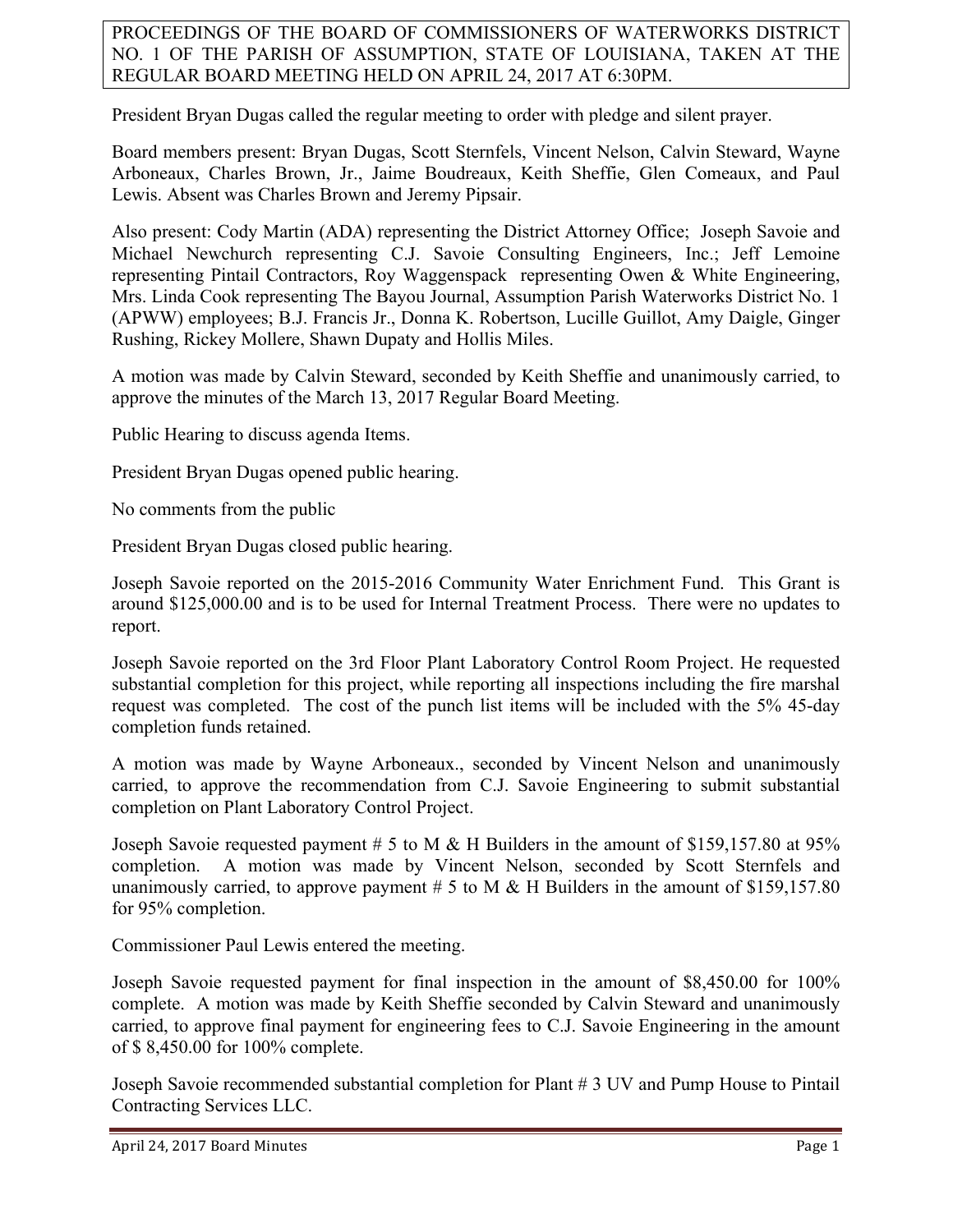A motion was made by Scott Sternfels seconded by Wayne Arboneaux and unanimously carried, to approve substantial completion to Pintail Contracting Service LLC.

Joseph Savoie requested payment for inspection at 95% completion in the amount of \$19,775.00. A motion was made by Keith Sheffie, seconded by Vincent Nelson and unanimously carried, to approve payment of engineering fees to C.J. Savoie Engineering in the amount of \$19,775.00 for 95% complete.

Joseph Savoie reported on the Raw Water Screens Phase II. As a result of the committee meeting held for this project, some alterations were requested by recommendations from the Board and Staff. It was recommended was that we obtain a cost estimate for soil testing and boring at the Bayou Lafourche edge for this project. The estimate was as follows: (Subcontractor Cost - \$6,500.00, Engineer 15% markup- 975.00 and Final Report/Recommendations- \$525.00) totaling \$8000.00.

A motion was made by Wayne Arboneaux seconded by Scott Sternfels and unanimously carried to approve the cost estimate by C J Savoie Consulting Engineering in the amount of \$8,000.00.

Roy Waggenspack of Owen & White reported on the Paincourtville Booster Station Upgrade: Bid were opened on April 12, 2017. The lowest bidder was King Company, LLC—base bid was \$247,000.00 and \$58,000.00 for the generator. King Company later withdrew their bid by formal letter to the Assumption Parish Waterworks and General Manager B. J. Francis, Jr. Mr. Waggenspack stated: "If you accept the withdrawal of King Company LLC., then we recommend the second lowest bidder who was Tullier Services out of Plaquemine. They had a base bid in the amount of \$335,000.00 with added alternate of \$75,000.00 totaling \$ 410,000.00.

A motion was made by Glen Comeaux seconded by Vincent Nelson and unanimously carried to accept the withdrawal letter from King Company LLC.

A motion was made by Jaime Boudreaux seconded by Glen Comeaux and unanimously carried to accept the bid from the next lowest bidder Tullier Services in the amount of \$335,000.00 with the added alternate of \$75,000.00 totaling in the amount of \$ 410,000.00.

Lucille Guillot presented the End of Fiscal Year after July 31, 2016 (12 Months- 100%) Total Revenues were 108.49% and Total Expenses were 101.00%. Monthly Financial Report for March 31, 2017 (8 Month-66.67%). Total Revenues were 68.75% and Total Expenses were 59.06 %.

B.J. Francis Jr. reported that the fiscal year end fund transfer in the amount of \$1,410,443.00 had been completed. He proposed allocating \$200,000.00 for a new administration building/board room. This proposal was being made to address apparent safety issues with the location of the existing board room, the need for additional departmental office space for the distribution and flushing departments and the need for added file storage space. Glen Comeaux also suggested we allocated funds for the Bayou Drive project as well. It was recommended that this project be listed on the commitment report and Glen agreed.

A motion was made by Keith Sheffie seconded by Paul Lewis and unanimously carried to allocate \$200,000.00 for the new administration building/board room.

Rickey Mollere presented the distribution report. He discussed the fire hydrants that were raised on 842 Shell Beach Rd., 256 Bayou Tranquille, 205 Eagle Point Drive and 247 Eagle Point